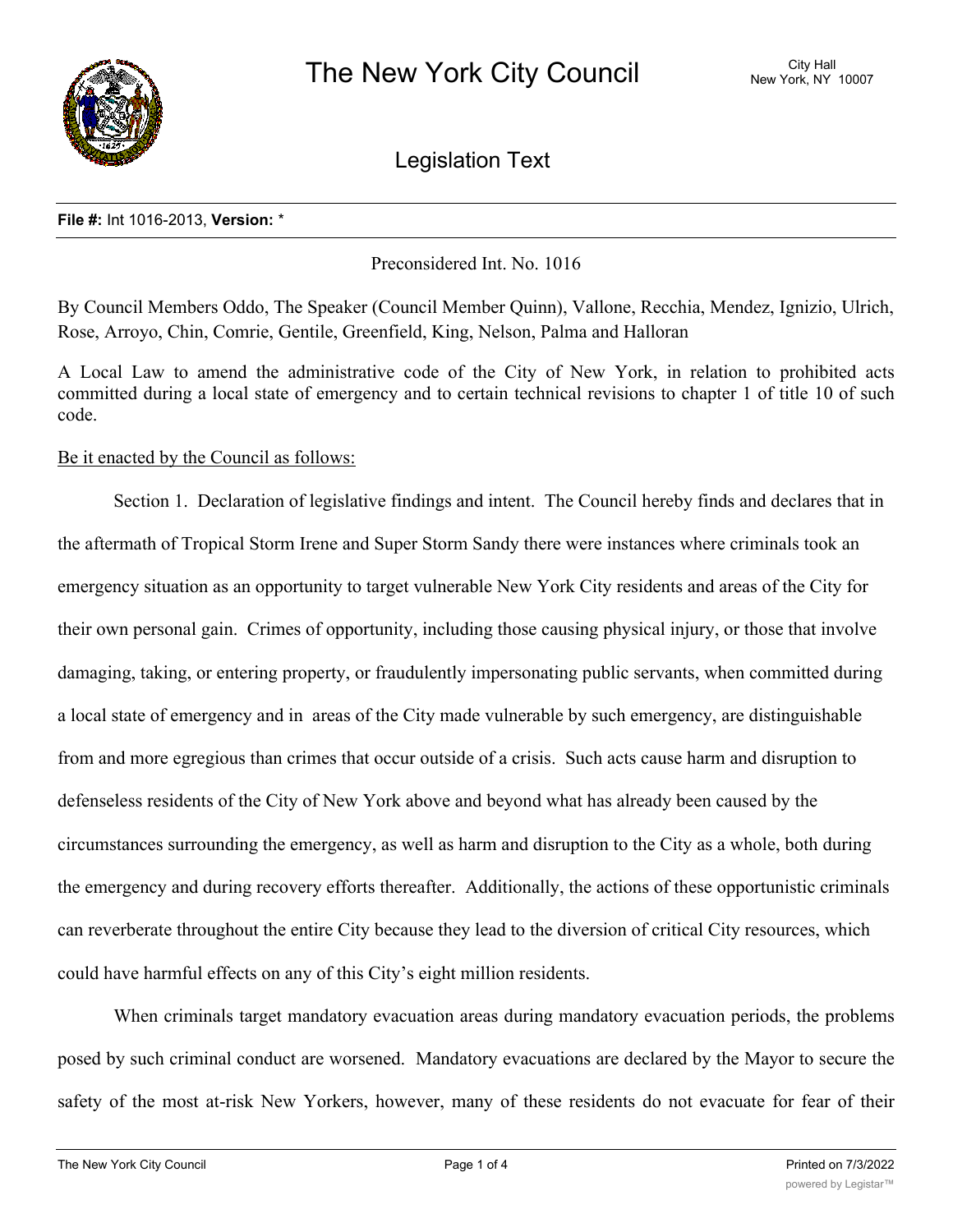### **File #:** Int 1016-2013, **Version:** \*

homes being looted. In fact, during Super Storm Sandy reports show that some people, particularly those in Staten Island, lost their lives for this very reason. Moreover, residents of evacuation zones are likely to suffer the most physical or financial damage and are therefore much more susceptible to criminals who prey on the misfortunes of others.

For all of these reasons, it is the intent of the Council to provide all law-abiding New Yorkers with a safe and secure environment during times of emergency. To do so the Council finds that it is necessary to deter crimes of opportunity committed during local states of emergency in mandatory evacuation zones and in areas where access to essential goods and services has been reduced or lost by making such actions punishable criminally and civilly, with heightened penalties for such activity when it takes place in mandatory evacuation zones and during mandatory evacuation periods.

§ 2. The administrative code of the city of New York is amended by adding a new section 10-171 to read as follows:

§ 10-171. Prohibited acts during a local state of emergency.

a. Definitions. For purposes of this section, the following terms shall have the following meanings: 1. "Essential goods or services" shall mean those goods or services provided by utilities, government or private entities or personnel that are necessary to sustain or safeguard a person or property and without which a person or property is vulnerable to harm or damage. Such term shall include, but not be limited to, electricity, heat or gas service; mass transportation; telecommunications; fire-fighting, police, armed-forces, emergency medical, or hospital service; the availability of sufficient and appropriate food and clothing; temperate, sanitary, and safe shelter; potable water; and fuel.

2. "Local state of emergency" shall mean the period of time during which a proclamation issued by the mayor, declaring a local state of emergency pursuant to executive law section twenty-four, is in effect. 3. "Mandatory evacuation period" shall mean the period of time during which the occupancy and use of buildings and homes is prohibited for public safety purposes in response to a natural or man-made disaster, as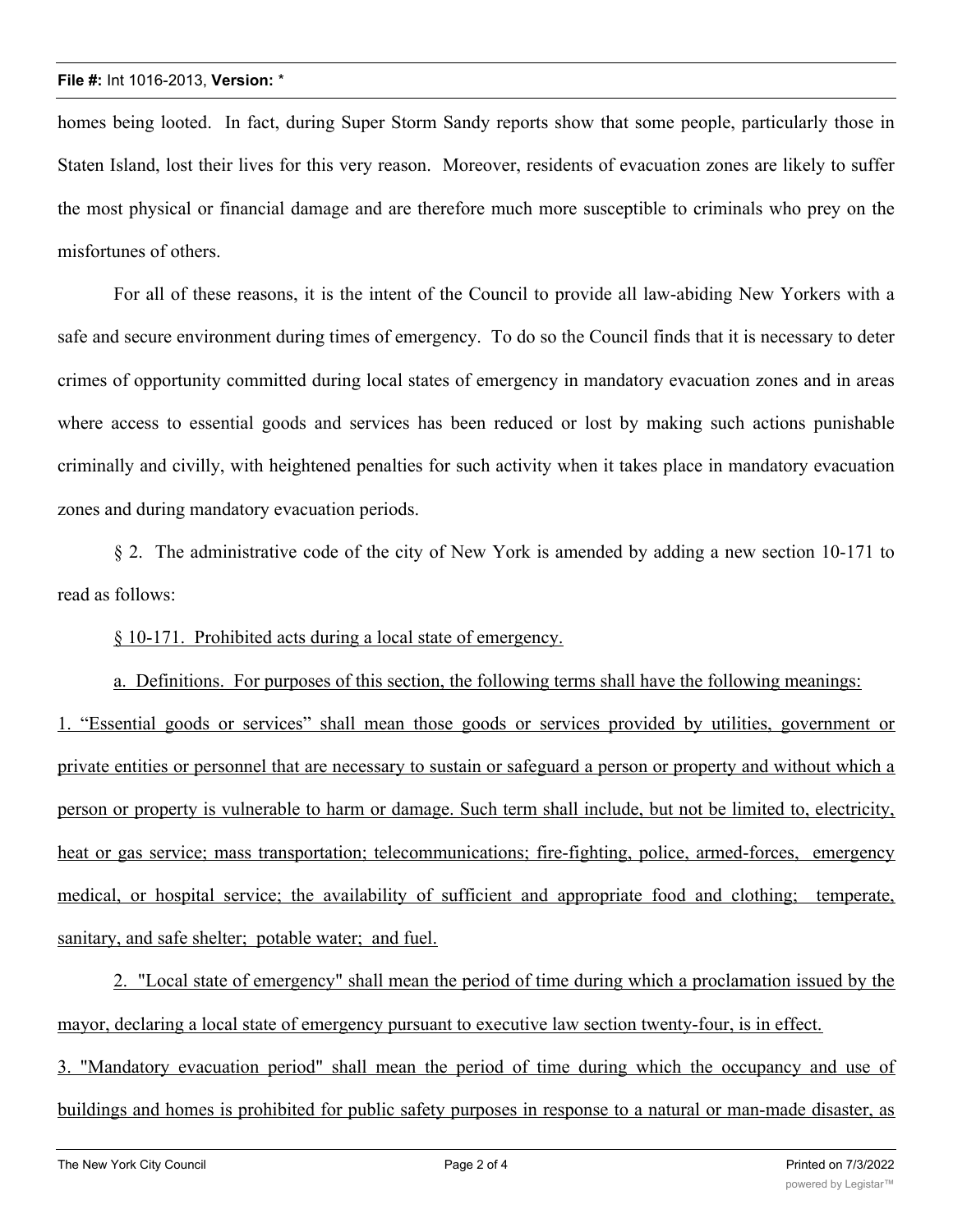### **File #:** Int 1016-2013, **Version:** \*

determined by the mayor pursuant to section twenty-four of the executive law, and as declared by the mayor in an executive order during the pendency of a local state of emergency.

4. "Mandatory evacuation zone" shall mean any area where the occupancy and use of buildings and dwellings is prohibited for public safety purposes in response to a natural or man-made disaster as determined by the mayor pursuant to section twenty-four of the executive law, and as declared by the mayor in an executive order during the pendency of a local state of emergency.

b. Prohibited acts. During a local state of emergency, in a mandatory evacuation zone for the duration of a mandatory evacuation period, or when the conduct described below occurs during the reduction or loss of essential goods or services as a result of such emergency, it shall be unlawful for any person to:

(1) intentionally or recklessly cause, or create a material risk of, physical injury to a person;

(2) intentionally or recklessly damage, create material risk of damage to, or wrongfully deprive another person of property;

(3) knowingly enter or remain unlawfully in a building or upon real property of another person;

(4) intentionally or recklessly impede, or cause a material risk of impeding, response to the circumstances of the emergency by any governmental agency, officer or employee; or

(5) impersonate another with the intent to obtain a benefit, or to injure or defraud a person; provided, however, that such conduct shall also constitute a violation of this section if it occurs after the period of a local state of emergency where such conduct is related to circumstances surrounding or arising out of the emergency.

c. Affirmative defense. In any prosecution under this section, it is an affirmative defense that the defendant's conduct constituted reasonable action taken as a result of or in response to the emergency.

d. Penalties. Any person who violates subdivision b of this section shall be guilty of a misdemeanor punishable by imprisonment of not more than six months and a fine of not more than two thousand five hundred dollars, or a civil penalty of not less than one thousand dollars and not more than five thousand dollars, or both; provided, however, that if the person harmed or the real or personal property affected is located in a